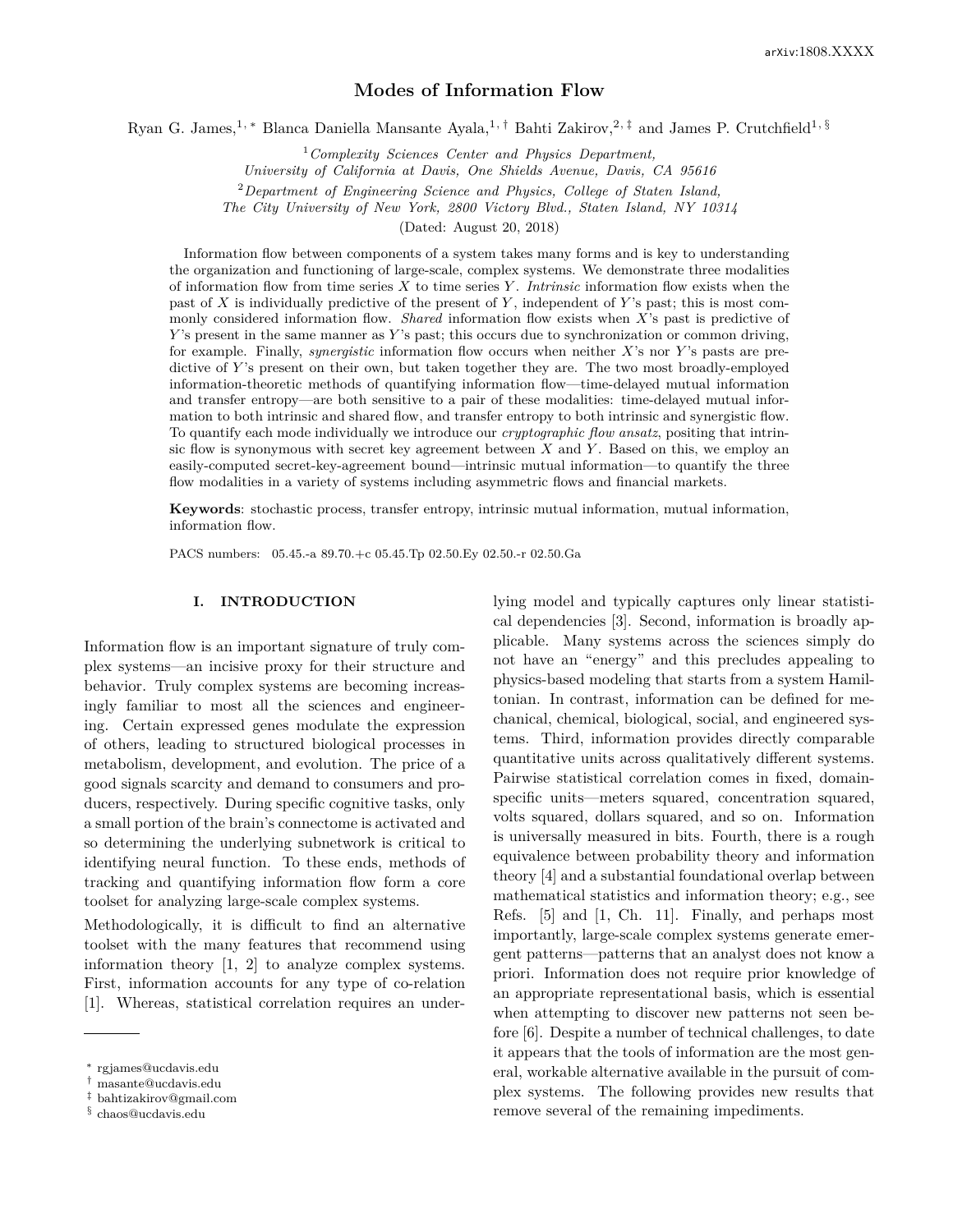In particular, despite its long-lived intuitive appeal [7– 11], information flow is not yet a concretely defined concept. One consequence is that many methods of calculating it fail surprisingly when deployed in unfamiliar contexts [12]. Here, we posit that these failures are not directly due to shortcomings of the quantitative measures themselves, but rather arise due to analysts adhering to the concept of a unitary information flow. In contrast, we demonstrate that the flow between two time-series, *X* and *Y*, takes on three qualitatively distinct modes: *intrinsic*, *shared*, and *synergistic* information flows. Unfortunately, to date methods of computing information flow do not quantify these distinct modes. Here, we solve this problem via a novel adaptation of cryptography.

Our development proceeds as follows. Section II discusses and exemplifies the three modes of information flow. As an aid in this, App. A briefly reviews the necessary notation and concepts from elementary probability (random variables *X* and *Y* ), time series (random variable sequences  $X_{t:t'}$ , and information measures  $(H[X], H[Y|X], I[X:Y], I[X:Y|Z])$ . Section III then surveys extant measures of information flow within multivariate time series. Section IV introduces our cryptographic flow ansatz and shows how it isolates intrinsic information flow and so yields the full three-way decomposition of information flow. Section V explores components of the decomposition in a variety of settings, including asymmetric flows and financial indices.

### **II. MODES OF INFORMATION FLOW**

Colloquially, information flow is the movement of information from one agent or system to another. Unlike many flows considered in physics, such as electric current or fluid flow, there is no single conservation law for information. This makes quantifying information flow vastly more challenging. In light of this, definitions of information flow have been somewhat ad-hoc, though they typically employ either some form of mutual information [13] or quantify the influence one agent has on another [14]. They are often backed with examples where the proposed measure performs admirably, though performance in other settings can be mixed or misleading. We propose that this inconsistency is due to conflating distinct modes of information flow.

Specifically, information flow from time series *X* to time series *Y* can take three qualitatively distinct forms. The first, *intrinsic flow*, is when the past behavior of the *X* time series is directly predictive of the present behavior of the *Y* time series in a fashion that the past behavior of *Y* is not. For example, this occurs when an "upstream"



FIG. 1. Modes of information flow: Intrinsic flow is exemplified by  $Y_0 = X_{-1}$ . Shared flow by  $Y_0 = \neg X_{-1} = \neg Y_{-1}$ . Synergistic flow by  $Y_0 = X_{-1} \oplus Y_{-1}$ .

*X* drives a "downstream" *Y* . The second mode, *shared flow*, is when the present behavior of the *Y* time series can be inferred from the prior behavior of either the *X* time series or the *Y* time series. This occurs due to, say, a common driver or synchronization within a system. The third mode, *synergistic flow*, occurs when both the past of the *X* time series and the past of the *Y* time series are each independent of the present of the *Y* time series, but when combined the two pasts become predictive of it. This occurs in systems where the behavior of a component strongly depends upon its context within the system. Appendix B gives a more detailed rationale for the three modalities of flow.

Markovian examples of these three types of flow are illustrated in Fig. 1. Exemplifying intrinsic flow is the case where  $X_t$  is random and *Y* simply follows it:  $Y_0 = X_{-1}$ . Shared flow is demonstrated with synchronization, where  $Y_0 = \neg X_{-1} = \neg Y_{-1}$ , where  $\neg$  is the "not" operation. Finally, synergistic flow can be seen when  $X_t$  is random and  $Y_0 = X_{-1} \oplus Y_{-1}$ , where  $\oplus$  is the exclusive-OR operation. Both shared and synergistic flows are symmetric, in that they cannot be said to originate from either *X*'s past or *Y*'s past. Whereas, intrinsic flow is uniquely attributed to *X*'s past.

Now, the question is: How do we detect and quantify these three forms of dependence from time series observations?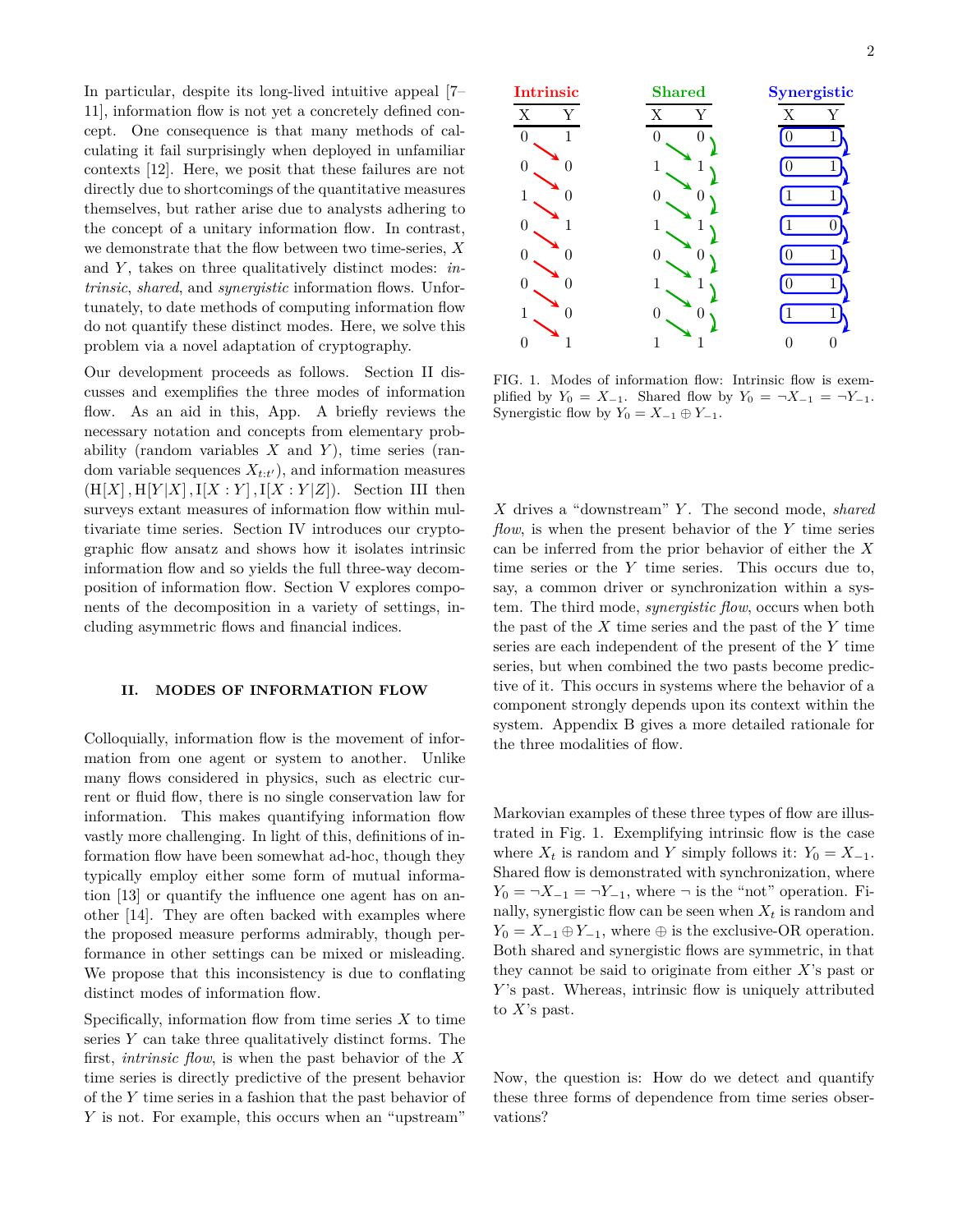### **III. EXTANT MEASURES OF INFORMATION FLOW**

Historically, information flow has been measured via the *time-delayed mutual information* [15]:

$$
I[X_{-1}:Y_0] \t\t(1)
$$

It posits that information flow from *X* to *Y* is the information shared between *X*'s past observations *X*−<sup>1</sup> and *Y*'s present observation *Y*<sub>0</sub>. As such, it is sensitive to both intrinsic and shared dependence, as seen in Fig. 2. While time-delayed mutual information captures a restricted notion of causality, it ". . . fails to distinguish information that is actually exchanged from shared information due to common history and input signals " [16]. That is, it conflates intrinsic and shared dependence.

To cleave away the shared dependence from the timedelayed mutual information Ref. [16] proposed the *transfer entropy*:

$$
I[X_{-1}:Y_0 | Y_{-1}], \qquad (2)
$$

—the information shared by *X*'s past and *Y* 's present, given *Y* 's past—and correctly intuited that the influences of common history and input signals on shared information ". . . are excluded by appropriate conditioning of transition probabilities." Unfortunately, this ignores the possibility of conditional dependence. And, the transfer entropy suffers as a result, failing to distinguish intrinsic flow from synergistic flow; again, see Fig. 2. (That transfer entropy separates into two components is not new, see App. C.) Taken at face value, this presents the unfortunate situation of being unable to quantify any specific mode of information flow.

A short aside will highlight the issue here. Previous efforts to measure flow rest on the misunderstanding that conditioning is *subtractive*: "in our new approach, these influences are excluded by appropriate conditioning of transition probabilities" [16]. The erroneous assumption here being that conditioning only *excludes* dependency. In point of fact, information-theoretic conditioning and probabilistic conditioning, for that matter, are generically *not* subtractive operations, as demonstrated in Fig. 2 and Problem 10 in Chapter 2 of Ref. [17]. Ignoring this has led to the belief that conditioning on more and more time series results in a more incisive analysis of information flow within a system [16, 18, 19]. It need not.

| <b>Intrinsic</b>              | Shared                     | Synergistic                |  |
|-------------------------------|----------------------------|----------------------------|--|
| $X_{-1}$ $Y_0$ $Y_{-1}$ Pr    | $X_{-1}$ $Y_0$ $Y_{-1}$ Pr | $X_{-1}$ $Y_0$ $Y_{-1}$ Pr |  |
| $0 \t 0 \t 0 \t 1/4$          | $0 \t1 \t0 \t1/2$          | $0 \t 0 \t 0 \t 1/4$       |  |
| $0 \t 0 \t 1 \t 1/4$          | $1 \t 0 \t 1 \t 1/2$       | $0 \t1 \t1 \t1/4$          |  |
| 1 1 0 $1/4$                   |                            | $1 \t 0 \t 1 \t 1/4$       |  |
| $1 \quad 1 \quad 1 \quad 1/4$ |                            | $1\quad 1\quad 0$<br>1/4   |  |
|                               |                            |                            |  |
| $I[X_{-1}:Y_0]=1$             | $I[X_{-1}:Y_0]=1$          | $I[X_{-1}:Y_0]=0$          |  |
| $I[X_{-1}:Y_0 Y_{-1}]=1$      | $I[X_{-1}:Y_0 Y_{-1}]=0$   | $I[X_{-1}:Y_0 Y_{-1}]=1$   |  |

FIG. 2. Three canonical types of dependence between two variables  $X_{-1}$  and  $Y_0$  in the context of a third  $Y_{-1}$ : (Left) Intrinsic dependence exists between the first two variables in spite of the third. (Middle) Shared dependence exists synchronously with the third. (Right) Synergistic dependence exists only when also observing the third.

## **IV. CRYPTOGRAPHIC COMMON INFORMATION**

Overcoming the challenge of information flow requires adopting a different viewpoint—one that directly addresses when two system components, and only two system components, possess common information. Solving this would circumvent the open-ended issue of conditioning on all of a system's other, possibly unspecified, variables besides the two of interest; a strategy that, on its own, fatally ignores conditional dependence, as we just argued. Thus, we must simultaneously solve a definitional problem and a technical problem: respectively (i) acknowledging distinct modes of flow and (ii) accounting for both conditional independence and dependence. Our solution appeals to cryptography and the information theory of two parties sharing secret keys. We introduce an ansatz that directly quantifies intrinsic flow and, thereby, completes the decomposition of information flow into its three modes.

Consider again the flow of intrinsic information from *X*−<sup>1</sup> to *Y*0. The flow implicates some sort of dependency or correlation between *X* and *Y* that can unambiguously be attributed to *X*. Were this dependency able to be reproduced from other aspects of the system, it could not be said to have originated from *X*−<sup>1</sup>. This observation evokes the cryptographic idea of *secret key agreement* and leads to our ansatz:

Cryptographic Flow Ansatz

Intrinsic information flow exists exactly when *X*−<sup>1</sup> and *Y*<sup>0</sup> can agree on a secret key, while the past of the rest of the system eavesdrops.

Quantitatively, intrinsic information flow is the rate at which information secret to  $X_{-1}$  and  $Y_0$  can be extracted from observations of the system.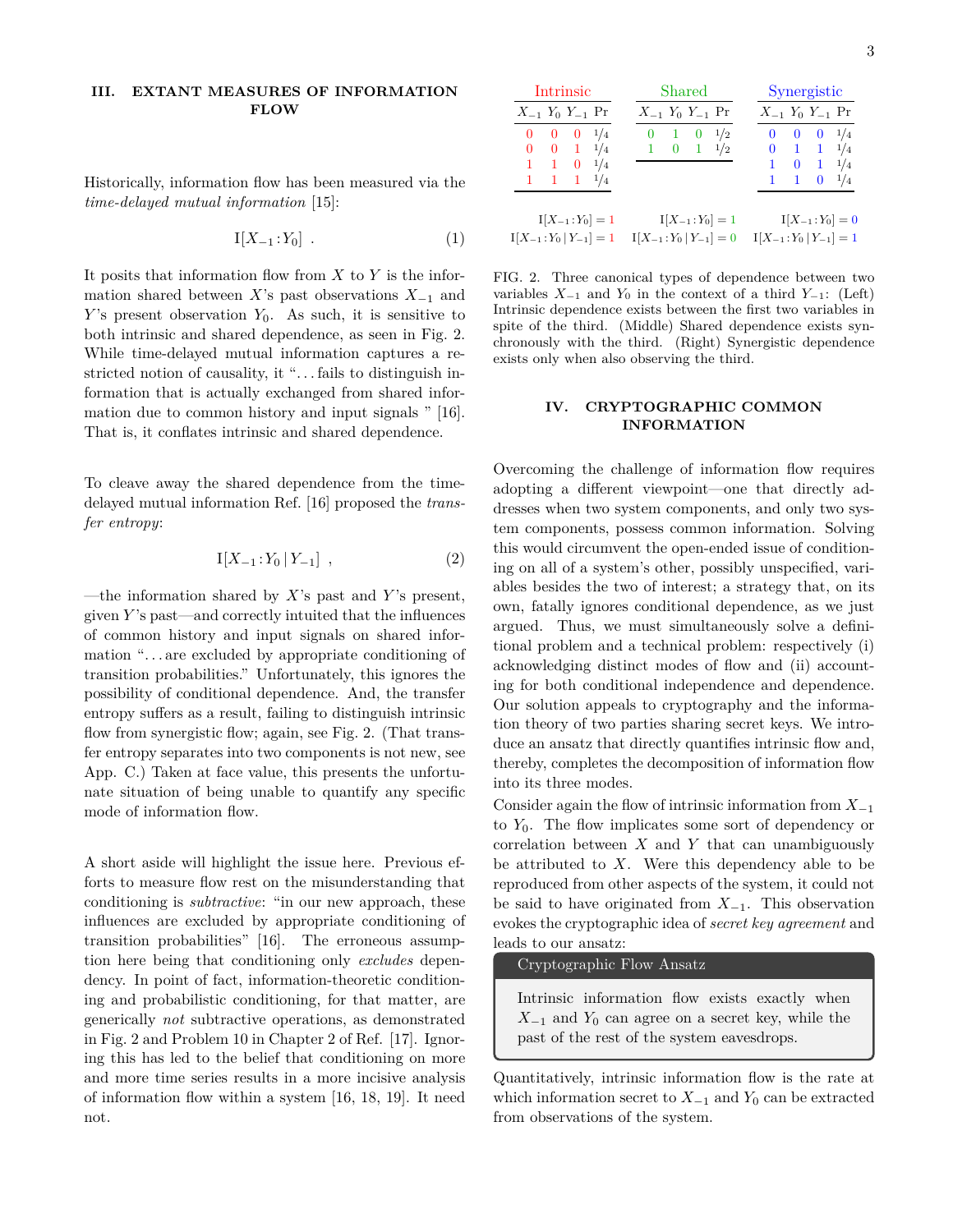#### **A. Secret Key Agreement Rate**

In this way, we identify the intrinsic information flow as the secret-key agreement rate [20], which is defined as follows. Consider a joint random variable (*X, Y, Z*), where Alice has access to the *X* realizations, Bob the *Y* realizations, and Eve the *Z* realizations. Given *N* IID realizations of the joint variable, let  $X^N$  denote Alice's observations, *Y <sup>N</sup>* Bob's, and *Z <sup>N</sup>* Eve's. Random variable *V* represents the public communication that all three observe. Let *S* denote the secret key that Alice and Bob wish to have in common.

Now, let *S<sup>X</sup>* and *S<sup>Y</sup>* represent the secret keys that Alice and Bob, respectively, distill from their private observations as well as from the public communication *V* :  $S_X = f(X^N, V)$  and  $S_Y = g(Y^N, V)$ . In this, functions *f* and *g* represent the mechanism by which Alice and Bob construct their copy of secret key *S*. A *secret key agreement scheme* defines the allowed public communications *V* and mechanisms *f* and *g*. If the scheme is any good,  $S_X$  and  $S_Y$  will be identical and equal to  $S$  with high probability:  $Pr(S_X = S_Y = S) \geq 1 - \epsilon$ . Moreover, being secret, the key *S* should have arbitrarily small correlation with Eve's private observations  $Z$  and the public communication  $V: \mathbb{I}[S:V, Z^N] \leq \epsilon$ . The *secret-key agreement rate*  $S(X;Y||Z)$  then is the maximum rate R such that:

$$
\lim_{N \to \infty} \frac{1}{N} \, \mathrm{H}[S] \ge R - \epsilon \;,
$$

for  $N > 0$  and  $\epsilon > 0$ . In other words, the secret key agreement rate is the largest rate at which a secret key *S* can be successfully produced.

Effectively, given realizations of the three-way joint random variable, there exists a scheme by which Alice and Bob can publicly exchange information and then distill their public and private information into a secret key upon which they both agree with arbitrarily high probability, but which has arbitrarily little information shared with all information available to Eve. The challenge now is to determine the secret-key extraction functions *f* and *g*, as well as what public communication *V* is necessary. See Ref. [21] for concrete examples.

## **B. An Easily Computed Upper Bound**

Though we identified the secret key agreement rate with intrinsic information flow, the nonconstructive nature of its definition mandates we appeal to some proxy if we wish to practically estimate it. While several lower and upper bounds exist for the secret key agreement rate, here we use the *intrinsic mutual information* [22]. We recommend this upper bound due to its nontrivial behavior (exemplified shortly) and relatively straightforward estimation.

An eavesdropper not only has access to her observations *z*, but also to any (local) modification  $Pr(\overline{z}|z)$  of them. Therefore, the ability of Alice and Bob to agree upon a key cannot be reduced if *Z* is replaced by any "corruption"  $\overline{Z}$ . This observation simplifies the secret key optimization, leading to a constructive bound on the secret key agreement rate:

$$
S(X:Y \mid Z) \le \min_{\Pr(\overline{z}|z)} I[X:Y \mid \overline{Z}] \tag{3}
$$

$$
= \mathcal{I}[X : Y \downarrow Z] . \tag{4}
$$

The last quantity—*intrinsic mutual information*—is therefore an upper bound on the secret key agreement rate. It can be easily verified that  $I[X:Y\downarrow Z]$  is bounded from above by both  $I[X:Y]$ , when  $Pr(\overline{z}|z)$ is constant, and  $I[X:Y | Z]$ , when  $Pr(\overline{z}|z)$  is the identity. Fortunately, this optimization is not difficult due to the boundedness of  $\overline{Z}$ . (In fact,  $|\overline{Z}| \leq |Z|$  [23]). Appendix D explains how to calculate the intrinsic mutual information.

To illustrate its behavior, consider the distribution in Fig. 3 [22]. This distribution has two qualitatively distinct sets of events. The first, encoded using 0s and 1s, exhibits conditional dependence: any pair of *X*, *Y* , or *Z* are independent, but given the third they are perfectly correlated. The second, encoded using 2s and 3s, exhibits conditional independence: any pair is perfectly correlated and is also correlated with the third. The mutual information  $I[X:Y] = H[1/2, 1/4, 1/4] = 3/2$  bit, reflecting that they share 01-, 2-, and 3-ness. However, the conditional mutual information  $I[X:Y|Z] = 1/2$  bit, reflecting the conditional dependence that occurs half the time. The mapping of  $Z$  to  $\overline{Z}$  given in the table demonstrates that the conditional dependence can be destroyed while preserving the conditional independence:  $I[X:Y | \overline{Z}] = 0$  bit =  $I[X:Y \downarrow Z]$ . This indicates that both the mutual information and conditional mutual information misleadingly identify dependencies that do not belong to *X* and *Y* alone, but rather are shared by, or induced by, *Z*.

#### **C. Flow Decomposition**

Recall that we showed the time-delayed mutual information  $I[X_{-1}:Y_0]$  captures both intrinsic and shared flows, while transfer entropy  $I[X_{-1}:Y_0 | Y_{-1}]$  captures intrinsic and synergistic flows. Together with our cryptographic flow ansatz that quantifies intrinsic flow, simple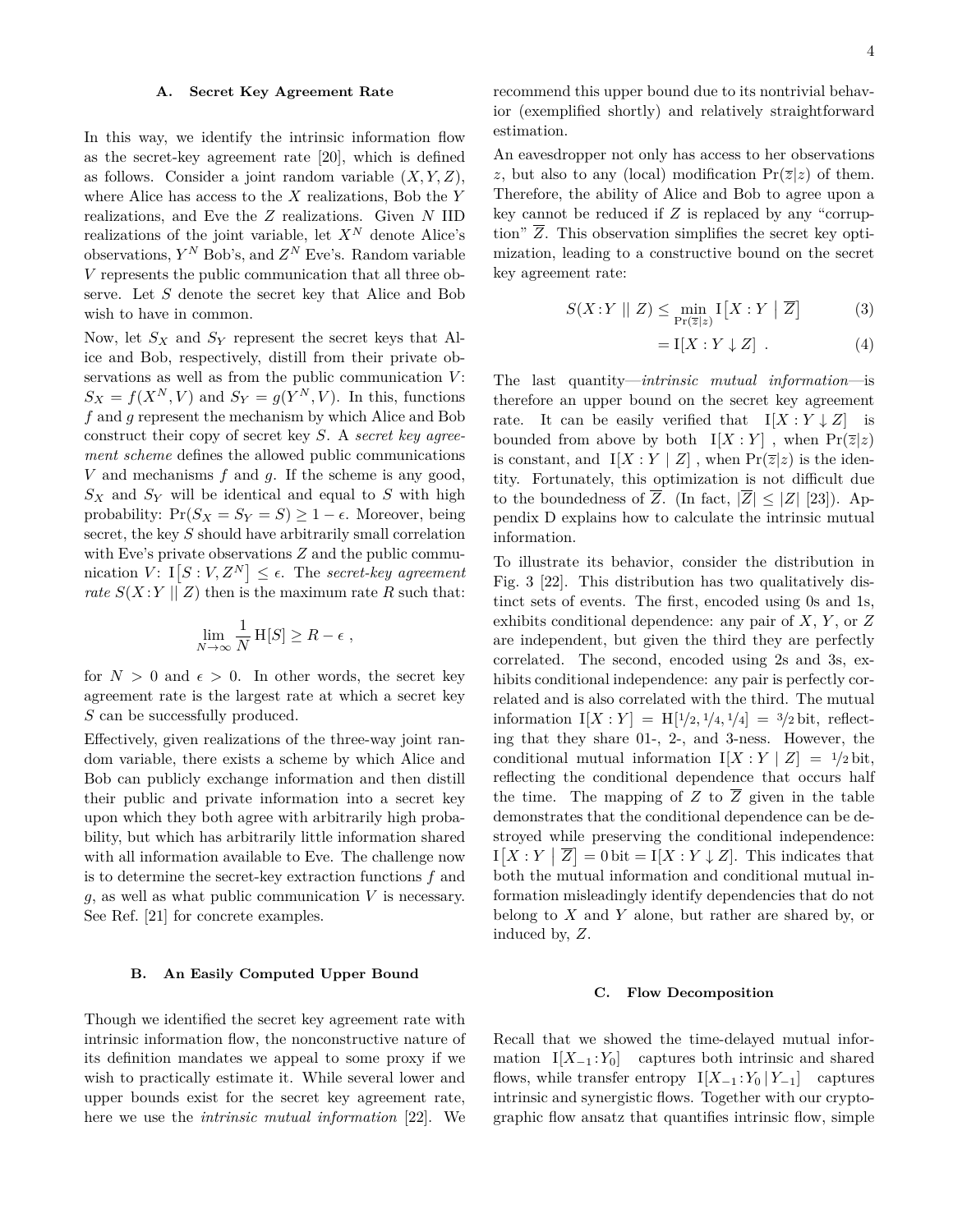| X Y Z Z P r           |  |                                |
|-----------------------|--|--------------------------------|
| $0 \t0 \t0 \t0 \t1/8$ |  | $I[X:Y] = \frac{3}{2}$ bit     |
| $0 \t1 \t1 \t0 \t1/8$ |  |                                |
| $1 \t0 \t1 \t0 \t1/8$ |  | $I[X:Y   Z] = \frac{1}{2}$ bit |
| $1 \t1 \t0 \t0 \t1/8$ |  |                                |
| $2 \t2 \t2 \t1/4$     |  |                                |
| 3 3 3 3 $1/4$         |  | $I[X:Y\downarrow Z]=0$ bit     |

FIG. 3. The intrinsic mutual information  $I[X:Y \downarrow Z]$  can be less than both  $I[X:Y]$  and  $I[X:Y|Z]$ : The mutual information  $I[X:Y]$  captures the 01-, 2-, and 3-ness that is shared by *X* and *Y* , while the conditional mutual information  $I[X:Y \mid Z]$  captures the fact that knowledge of *Z* indicates whether the 0s and 1s of *X* and *Y* are the same or different. Neither of these dependencies are held by *X* and *Y* alone, and so the intrinsic mutual information  $I[X:Y\downarrow Z]$  vanishes.

| <b>Intrinsic</b>           | Shared                     | <b>Synergistic</b>          |  |  |
|----------------------------|----------------------------|-----------------------------|--|--|
| $X_{-1}$ $Y_0$ $Y_{-1}$ Pr | $X_{-1}$ $Y_0$ $Y_{-1}$ Pr | $X_{-1}$ $Y_0$ $Y_{-1}$ Pr  |  |  |
| 1/4<br>0<br>0<br>0         | 1/2<br>0<br>-1<br>0        | 1/4<br>$\bf{0}$<br>$\theta$ |  |  |
| 1/4<br>0<br>$\mathbf{1}$   | $\mathbf{1}$<br>0<br>1/2   | $\mathbf{1}$<br>0           |  |  |
| $\mathbf{1}$<br>0<br>1/4   |                            | $\bf{0}$<br>1/4             |  |  |
| $\mathbf{1}$               |                            | $^{1/4}$                    |  |  |
| intrinsic $=$ 1            | $\text{intrinsic} = 0$     | $\textbf{intrinsic} = 0$    |  |  |
| shared $= 0$               | shared $= 1$               | shared $= 0$                |  |  |
| synergistic $= 0$          | synergistic $= 0$          | synergistic $= 1$           |  |  |

FIG. 4. Flow decomposition of the canonical dependency types of Fig. 2: Each dependency type is associated with a unique flow mode: intrinsic with intrinsic, shared with shared, and synergistic with synergistic.

algebra now gives a full and constructive decomposition of the distinct flow modes:

**Intrinsic Flow:** I[ $X_{-1}$  :  $Y_0$  ↓  $Y_{-1}$ ]

**Shared Flow:**  $I[X_{-1}:Y_0]$  −  $I[X_{-1}:Y_0 \downarrow Y_{-1}]$ 

**Synergistic Flow:**  $I[X_{-1}:Y_0 | Y_{-1}] - I[X_{-1}:Y_0 \downarrow Y_{-1}]$ 

To illustrate how this works, Fig. 4 returns to the canonical dependency types of Section II and applies the decomposition to each. In the case of the Intrinsic pair of time series, we find that intrinsic flow is 1*.*0 bit while shared and synergistic are both 0*.*0 bit. The synchronized or Shared pair of time series decomposes with 1*.*0 bit of shared flow, with 0*.*0 bit of both intrinsic and synergistic flows. Finally, the Synergistic pair has no intrinsic or shared information flow, but 1*.*0 bit of synergistic flow. These observations justify the names given to the three modes.

## **V. RESULTS**

With their definitions and estimation methods laid out, we now turn to demonstrate the diversity and advantage of quantifying separate modes of information flow in settings ranging from asymmetric flow to financial indices.

### **A. Asymmetric Information Flow?**

At first blush, it seems difficult for there to be shared information flow from  $X$  to  $Y$ , but not from  $Y$  to  $X$ . Here, we provide a relatively simple example and an intuitive explanation of this phenomenon. Consider the following (jointly) Markovian transition matrix defining a pair of time series *X* and *Y* :

$$
T_{X_{-1}, Y_{-1} \to X_0, Y_0} = \begin{pmatrix} 0, 0 & 0, 1 & 1, 0 \\ 0 & 1 & 0 \\ 0 & 0 & 1 \\ 1, 0 & 4/9 & 5/9 & 0 \end{pmatrix}, \quad (5)
$$

with stationary distribution  $\pi = (2/11, 9/22, 9/22)$ . The time series' temporal joint distribution is:

| $X_{-1}$ $Y_{-1}$ $X_0$ $Y_0$ Pr |              |                |                  |
|----------------------------------|--------------|----------------|------------------|
| 0                                | 0            | $\overline{0}$ | $1 \frac{2}{11}$ |
| 0                                | 1            | 1.             | $0 \frac{9}{22}$ |
| 1                                | 0            | $\theta$       | $0 \t2/11$       |
| 1.                               | $\mathbf{0}$ | $^{(1)}$       | $1 \frac{5}{22}$ |

The joint time series has information flows from *Y* to *X* of 0*.*526 200 bit intrinsic, 0*.*449 821 bit shared, and 0*.*0 bit synergistic; and from *X* to *Y* of 0*.*0 bit intrinsic, 0*.*044 381 bit shared, and 0*.*120 759 bit synergistic. Note that from  $Y$  to  $X$ , the intrinsic information flow is equal to the transfer entropy, while from *Y* to *X* the intrinsic information flow is equal to the time-delayed mutual information.

To gain a more intuitive understanding of the asymmetry in this, let us isolate the transition matrix corresponding to the generation of the *X* time series:

$$
T[X_{-1}, Y_{-1} \to X_0] = \begin{pmatrix} 0 & 1 \\ 0 & 0 \\ 0 & 1 \\ 1 & 0 \end{pmatrix} . \tag{6}
$$

In this instance,  $I[X_{-1} : Y_{-1}] = 0.449821$  bit while  $I[X_{-1}:Y_{-1}|X_0] = 0$  bit. This indicates that the variables form a Markov chain  $X_{-1} - X_0 - Y_{-1}$  and so any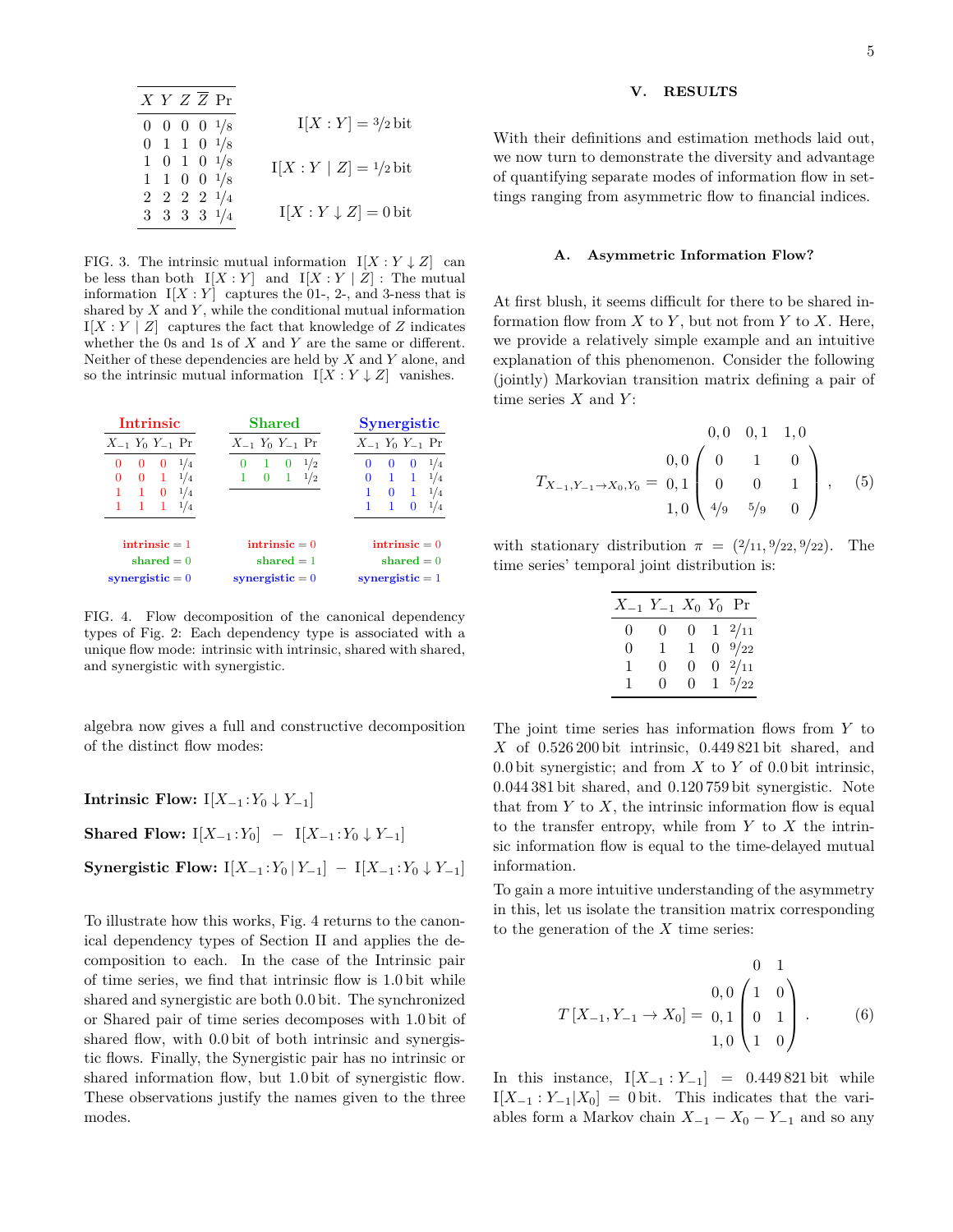information  $X_{-1}$  and  $Y_{-1}$  share is contained within  $X_0$ . Therefore, the shared information flow is 0*.*449 821 bit. From this, the intrinsic information flow from *Y* to *X* is I[*Y*−<sup>1</sup> : *X*0]−0*.*449 821 bit = 0*.*526 200 bit and synergistic is I[ $Y_{-1}$  :  $X_0|X_{-1}$ ] – 0.449 821 bit = 0.0 bit.

Looking toward the *Y* time series, we find the following transition matrix:

$$
T[X_{-1}, Y_{-1} \to Y_0] = \begin{bmatrix} 0 & 0 & 1 \\ 0 & 0 & 1 \\ 1 & 0 & 0 \\ 1, 0 & 4/9 & 5/9 \end{bmatrix} . \tag{7}
$$

Here, consider a locally-modified  $Y'_{-1}$  constructed by passing *Y*−<sup>1</sup> through a channel that preserves the value 0, but maps a 1 to a 0 with probability <sup>16</sup>*/*45. This results in the modified transition matrix:

$$
T\left[X_{-1}, Y'_{-1} \to Y_0\right] = \begin{pmatrix} 0 & 1 \\ 0 & 0 \\ 0 & 1 \end{pmatrix} \begin{pmatrix} 4/9 & 5/9 \\ 1 & 0 \\ 4/9 & 5/9 \end{pmatrix} . \tag{8}
$$

Given  $Y'_{-1}$ ,  $X_{-1}$ , and  $Y_0$  are independent. This implies that no information about  $Y_0$  can be uniquely attributed to  $X_{-1}$ , since there is a method of reconstructing any influence  $X_{-1}$  has on  $Y_0$  using  $Y_{-1}$  alone. We then conclude that the intrinsic information flow from *X* to *Y* is 0*.*0 bit. Shared information flow is then  $I[X_{-1} : Y_0] = 0.044381$  bit, while synergistic flow is  $I[X_{-1} : Y_0 | Y_{-1}] = 0.120759$  bit.

These jointly Markovian time series exemplify the degree of asymmetry that can exist in information flow. Specifically, it is not immediately obvious that shared information flow—due to common driving or synchronization, for example—can be large in one direction while small or nonexistent in the other. These sorts of asymmetries appear in a variety of data sets, and so its demonstration in a relatively simple Markovian setting is pedagogically helpful. These relationships are summarized in Fig. 5.

#### **B. Financial Information Flows**

We next analyze information flows between a financial index and its constituent stocks. The value of a financial index is the weighted average of the value of its constituent stocks. Here, we highlight our analysis of the Standard & Poor's 500 (S&P 500), while App. E compares information flows in the S&P 400 and S&P 600 indices. The S&P 500 consists of 500 "large cap" stocks, whose total value is approximately \$23*.*9 trillion dollars or 80% of the 6



FIG. 5. A representation of the information flows between *x* and *y*. The color of an arrow corresponds to its mode: red for intrinsic, green for shared, and blue for synergistic. The width of an arrow corresponds to its strength: the wider the arrow, the larger that flow mode. We see that there is relatively little flow from *x* to *y* and its modes are shared and synergistic, while there is significantly more information flow from *y* to *x* and its modes are intrinsic and shared.



FIG. 6. Distinct information flows within the "large cap" S&P 500 financial index. Axis scales are identical with minimum 0*.*0000 bit and maximum 0*.*0126 bit.

US market. The other indices are smaller, engineered to reflect financial dynamics at other economic scales. The time series consist of the sign of the change in the daily closing price of each stock and the index between January  $1^{st}$  2000 and December  $31^{st}$  2008. We only include stocks whose symbol was in the index for the entirety of the date range. We estimate each information flow measure utilizing a past of length 1. These methods match those of Ref. [24], where the transfer entropy between the S&P 500 and its constituents was analyzed. As noted, interpreting the transfer entropy as an information flow is unclear.

To probe market behavior with our more refined scheme, we evaluate the intrinsic, shared, and synergistic information flows between each stock and its index. The S&P 500's information flows are given in Fig. 6. The analysis immediately reveals that intrinsic information flow is heavily skewed: the index value drives many stock values, but individual stock values are not directly predictive of the index. Shared information flow also skews, but only slightly. Thus, there is common behavior to both stock values and the index value. This common behavior is predictive of a stock's value, but less predictive of the index. Synergistic flow is also skewed, but in a different way. Here, there is some joint feature of the prior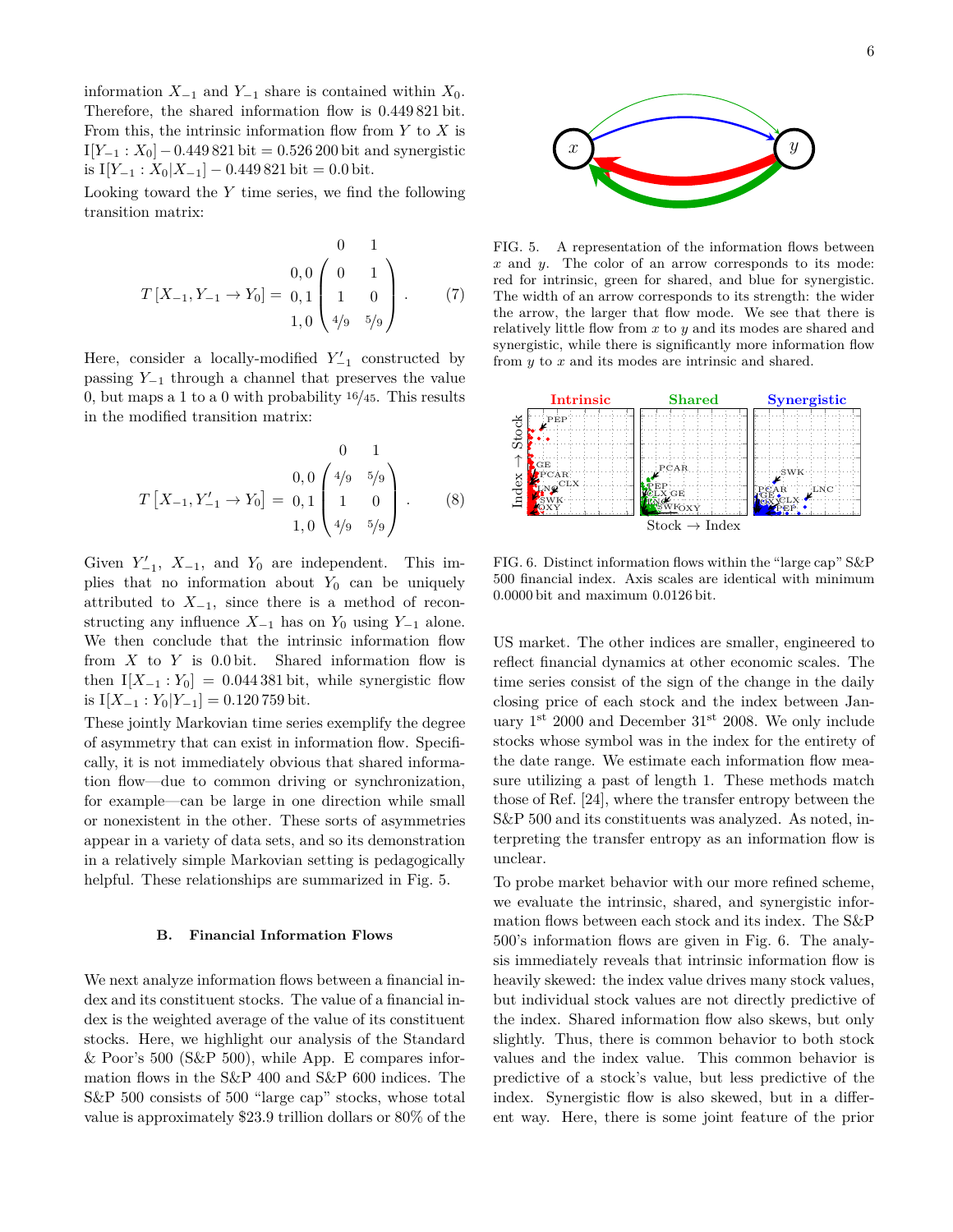values of the stock and index that is predictive of the index value, but not so of the stock. In Ref. [24], the asymmetry of the transfer entropy—the sum of intrinsic and synergistic flows—in the S&P 500 was noted. Our flow decomposition refines this asymmetry: stocks whose transfer entropy skewed more heavily in index-to-stock directly do so due to intrinsic information flow, while those that skew more in the direction of stock-to-index do so synergistically.

We can further analyze the behavior of specific stocks. PEP (PepsiCo), for example, is strongly driven—via intrinsic flow—by the behavior of the S&P 500. LNC (Lincoln Financial Group) is most strongly influenced synergistically by both its own past behavior combined with the past behavior of the S&P 500. PCAR (PACCAR Inc) is influenced in approximately equal measure by the S&P 500 intrinsically and in a shared fashion with its own behavior. OXY (Occidental Petroleum) operates virtually independently from the S&P 500, with exceedingly little information flow of any mode either to the stock from the index or *vice versa*.

The S&P 400 and S&P 600 have also been analyzed, and the results are in Appendix E. These mid- and small-cap stocks generally have less total information flow in both the stock-to-index and index-to-stock directions. Intrinsic flow is broader in these indices, without the significant asymmetry seen in the S&P 500. Shared flow, however, shows a strong asymmetry in the S&P 400 while is nonexistent in the S&P 600. Synergistic flow, again, shows none of the asymmetry that is seen in the S&P 500.

## **VI. CONCLUSION**

Detecting and quantifying information flow is both important and ill-defined—proposals to date have led to ambiguous, misleading, or inconsistent interpretations of behavior and structure. Conceptually, information flow is the medium through which causality propagates. Here, we proposed that one of the primary impediments to successfully diagnosing information flow is that it is not a singular concept. Rather, information flow can take on several qualitatively distinct modes. The intrinsic information flow is the mode most closely aligned with prior intuitions, such as that motivating the transfer entropy [16].

To quantify the intrinsic information flow, we proposed the cryptographic flow ansatz that posits intrinsic flow is synonymous with the ability to construct a secret key. This obviated the infinite regress of conditioning on all of a system's other, possibly unspecified, components and the effects arising from conflating conditional independence and dependence. This enabled us to quantify intrinsic information flow using the intrinsic mutual information, an easily computed upper bound on the secret key agreement rate. With this in hand, the remaining flow modes are quantified with the aid of the time delayed mutual information and the transfer entropy.

When appealing to cryptographic secret key agreement rate, we made a choice to approximate it with the intrinsic mutual information. Though, tighter upper bounds on the secret key agreement rate exist, they are generally much more difficult to estimate [25]. This makes them generally impractical in all but the smallest and simplest of cases. There also exist lower bounds on the secret key agreement rate [25], though these too are computationally prohibitive for general practice. Presumably, using improved bounds would be justified by an application's need for more accuracy.

Refinements aside, the distinct quantification of each mode of information flow is broadly applicable. Demonstrating its consistency and discriminating power, we computed the intrinsic, shared, and synergistic information flows for key base cases and between several financial indices and their constituent stocks. As a new lens into stock market dynamics, these led to a significantly more nuanced view of the interactions between individual companies and the market. For example, we discovered that those stocks whose transfer entropy from the S&P 500 is large are that way due to intrinsic flow; further there is no stock that intrinsically drives the S&P 500.

Additionally, shared information flow is often entirely neglected in analyses due to the prevailing opinion that transfer entropy supplants time-delayed mutual information whereas when considering information flow as multimodal the latter plays a first-class role. Without observations such as these it is impossible to paint a complete picture of how information is shuttled throughout a complex system. Looking forward, we believe that quantifying the distinct modes of information flow in an even broader variety of settings will lead to substantial improvements in our understanding how a system and its components interact to generate truly complex behavior.

## **ACKNOWLEDGMENTS**

We thank D. Feldspar for helpful discussions. As an External Faculty member, JPC thanks the Santa Fe Institute and the Telluride Science Research Center for their hospitality during visits. This material is based upon work supported by, or in part by, John Templeton Foundation grant 52095, Foundational Questions Institute grant FQXi-RFP-1609, the U.S. Army Research Laboratory and the U. S. Army Research Office under contract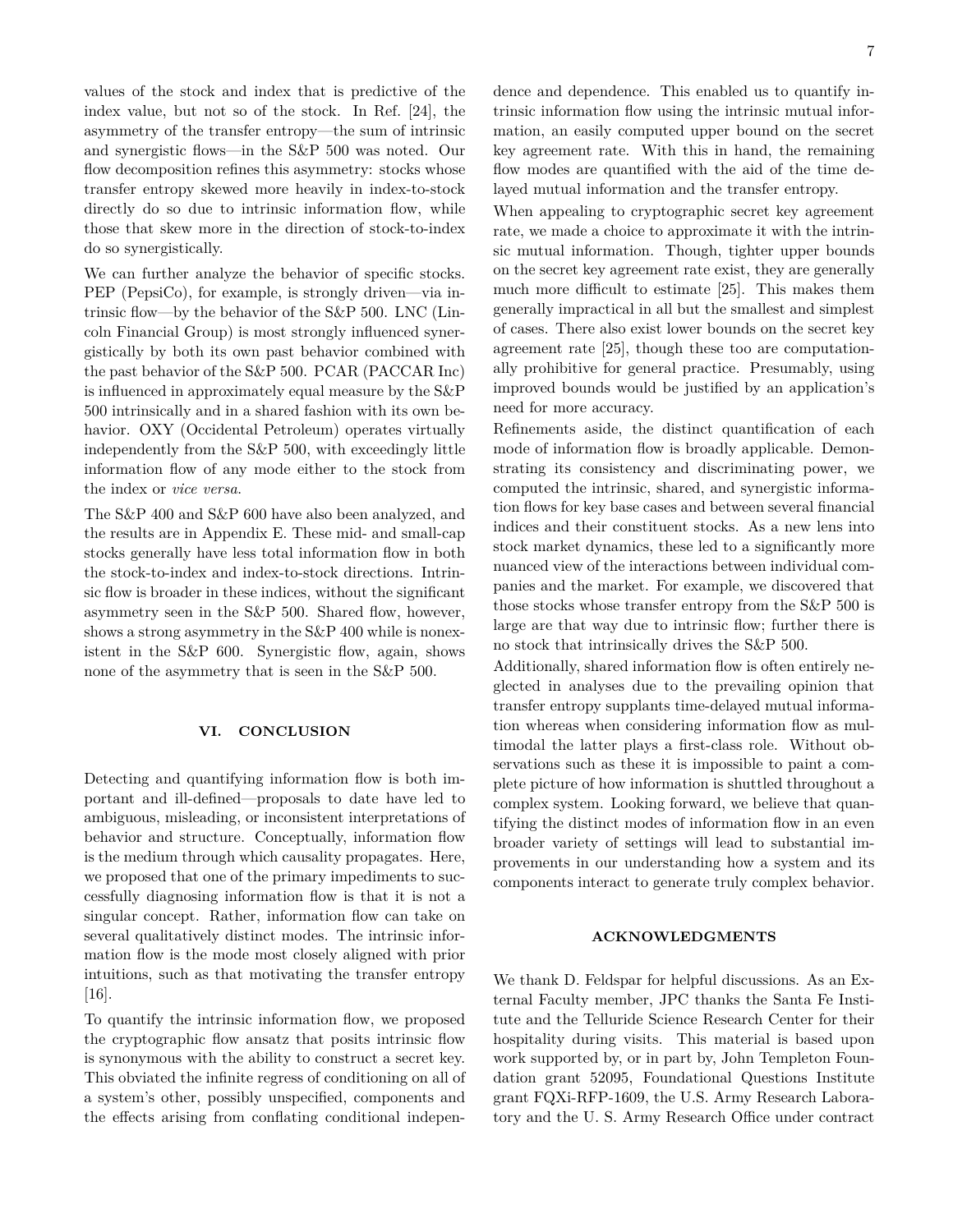W911NF-13-1-0390 and grant W911NF-18-1-0028, and via Intel Corporation support of CSC as an Intel Parallel Computing Center. BZ was supported by the 2017 NSF Research Experience for Undergraduates Program and BDMA by a UC MEXUS-CONACYT Doctoral Fellowship.

# **Appendix A: Background: Times Series and Information**

Let us summarize notation. We denote random variables using capital letters (*X*), realizations of random variables using lower case  $(x)$ , and the event space of a random variable using calligraphics  $(X)$ . We denote a sequence of temporally-ordered random variables (a time series) using a Python-like slice notation:  $X_t, X_{t+1}, X_{t+2}, \ldots, X_{t+\tau-1} = X_{t:t+\tau}$ . We suppress the starting or ending index of a slice if it is infinite; to wit, a bi-infinite time series is simply *X*: . Throughout we assume stationarity— $X_{t:t+\tau} = X_{0:\tau}$ —and that time series are ergodic. A time series is IID when it's random variables are independent and identically distributed.

We next review several fundamental informationtheoretic measures; for a more detailed introduction please refer to any standard text; e.g., Refs. [1, 26, 27]. The central measure of information theory is a random variable's *entropy*:

$$
H[X] = -\sum_{x \in \mathcal{X}} p(x) \log_2 p(x) .
$$
 (A1)

The entropy of a joint variable is defined similarly:

$$
H[X, Y] = -\sum_{x,y \in \mathcal{X} \times \mathcal{Y}} p(x, y) \log_2 p(x, y) .
$$
 (A2)

These quantify the total amount of uncertainty that exists within a set of random variables. Given two random variables, the *conditional entropy* quantifies uncertainty of one given knowledge of the other:

$$
H[X|Y] = H[X,Y] - H[Y] . \tag{A3}
$$

That is, it is the uncertainty "left over" after the uncertainty of *Y* is removed from the joint uncertainty of *X* and *Y* .

Entropy is, generally, subadditive. Its degree of subadditivity is known as the *mutual information* and quantifies the dependence between two variables:

$$
I[X : Y] = H[Y] + H[X] - H[X, Y]
$$
 (A4)

$$
= H[X, Y] - H[X|Y] - H[Y|X]
$$
 (A5)

$$
=\sum_{x,y\in\mathcal{X},\mathcal{Y}}p(x,y)\log_2\frac{p(x,y)}{p(x)p(y)}.
$$
 (A6)

The *conditional mutual information* measures the additional change in uncertainty about *Y* given *X*, when given a third variable *Z*:

$$
I[X : Y|Z] = H[Y|Z] - H[Y|X, Z]
$$
 (A7)

$$
= \sum_{x,y,z \in \mathcal{X},\mathcal{Y},\mathcal{Z}} p(x,y|z) \log_2 \frac{p(x,y|z)}{p(x|z)p(y|z)} . \tag{A8}
$$

Note that conditioning can increase statistical dependence; that is,  $I[X:Y|Z] > I[X:Y]$ . This reflects the fact that conditional mutual information is sensitive to both intrinsic dependencies between *X* and *Y* , as well as dependencies induced by *Z*. In other words, dependence between *X* and *Y* may be revealed through their relationship with *Z*. Such dependencies can occur even when *X* and *Y* are independent:  $I[X:Y] = 0$ .

References [28, 29] review how these elementary information quantities extend to measure randomness and correlation in time series.

#### **Appendix B: Joint Analysis of Information Flow**

To gain a greater understanding of how joint interactions among time series lead to the three modes of information flow, consider all variables of interest simultaneously. Figure 7 represents all interactions of  $X_{-1}$ ,  $X_0$ ,  $Y_{-1}$ , and  $\overline{Y_{-1}}$  in the form of an *I-diagram* [30]. Three of the regions are identically zero due to the constraints placed on  $\overline{Y_{-1}}$ ; namely, that the variables form a Markov chain  $X_{-1}Y_0-Y_{-1}-\overline{Y_{-1}}$ . The time delayed mutual information  $I[X_{-1}:Y_0] = a + b + c$ ; the transfer entropy  $I[X_{-1}:Y_0 | Y_{-1}] = a$ ; and the intrinsic flow  $I[X_{-1}:Y_0 \downarrow Y_{-1}] = a + b$ . Since the intrinsic mutual information is bound from above by the conditional mutual information, we conclude that information atom *b* is necessarily nonpositive.

As noted, intrinsic flow is given by  $a + b$ . Shared flow is then given by the time delayed mutual information minus the intrinsic flow, which is *c*. Synergistic flow is given the transfer entropy minus the intrinsic flow, that is,  $-b$ . Together, these measure the total flow or  $a + c$ .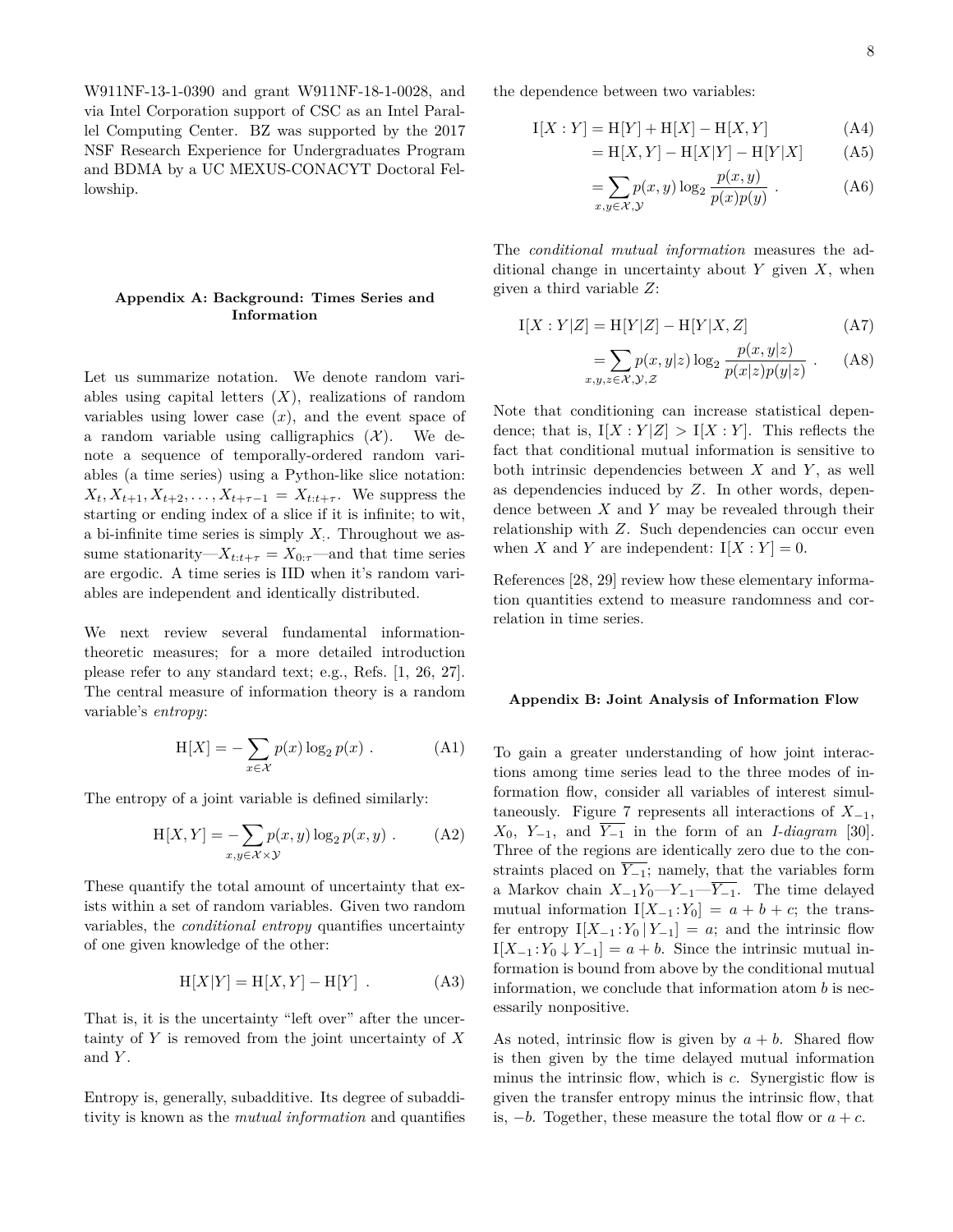

FIG. 7. Analysis of how the three measures of information flow are related. From the definition of intrinsic mutual information,  $I[X_{-1}Y_0 : \overline{Y_{-1}}|Y_{-1}] = I[X_{-1} : \overline{Y_{-1}}|Y_{-1}] =$  $I[Y_0 : \overline{Y_{-1}} | Y_{-1}] = 0.$  Furthermore,  $b \leq 0.$   $I[X_{-1} : Y_0] =$  $a + b + c$ ,  $I[X_{-1}:Y_0 | Y_{-1}] = a$ , and  $I[X_{-1}:Y_0 | Y_{-1}] = a + b$ . From this, we can determine that intrinsic information flow is  $a + b$ , shared information flow is *c*, and synergistic flow is  $-b$ . Together, the total information flow is  $a + c =$  $I[X_{-1}:Y_0] - I[X_{-1}:Y_0:Y_{-1}|\overline{Y_{-1}}].$ 

# **Appendix C: Relationship With the Partial Information Decomposition**

The separation of transfer entropy into two components is not a new idea. Utilizing the *partial information decomposition* [31] Williams *et al.* [32] decompose the transfer entropy from *X* to *Y* into two components: that *uniquely* provided by  $X_{-1}$  ("state independent transfer"), and that *synergistically* provided by both *X*−<sup>1</sup> and *Y*−<sup>1</sup> ("state dependent transfer"):

$$
I[X_{-1}:Y_0 | Y_{-1}] = I_{\cap}[X_{-1} \to Y_0 \setminus Y_{-1}] + \tag{C1}
$$

$$
I_{\cap}[X_{-1}Y_{-1} \to Y_0] \ . \tag{C2}
$$

While our intrinsic and synergistic information flows are qualitatively very similar to this idea, there are some important distinctions. First, it is well-known that the intrinsic mutual information, used here to quantify intrinsic flow, is incompatible as a measure of unique information within the partial information decomposition [33]. Second, the goal in the partial information decomposition is to decompose (for example)  $I[X_{-1}, Y_{-1} : Y_0]$ . Here, we do not constrain our flows to any particular sum. This is in line with the lack of any conservation law governing information [34]. Furthermore, with the lack of widely accepted method of computing the partial information decomposition and the hints of incompleteness when the number of inputs exceeds two [35], there is always the unfortunate possibility that such an endeavor simply can not be realized.



FIG. 8. Information flows within the "mid cap" S&P 400. Axis scales are identical with minimum 0*.*0000 bit and maximum 0*.*0025 bit.



FIG. 9. Information flows within the "small cap" S&P 600. Axis scales identical with minimum 0*.*0000 bit and maximum 0*.*0032 bit.

## **Appendix D: Computing the Intrinsic Mutual Information**

All computations were performed with dit [36]. Its implementation of the intrinsic mutual information utilizes the basin hopping method from scipy.optimize. While this calculation is straightforward for discrete probability distributions, there are significant difficulties in computing the intrinsic mutual information for continuous random variables. In essence, and barring a particularly clever and unforeseen method, one must establish a repertoire of potential transformations to apply to the variable *Z*. The conditional mutual information then must be minimized over the space of these transformations. Its evaluation can be performed using estimation methods such as the standard KSG estimator [37].

## **Appendix E: Financial Indices Detailed Analysis**

Here, we compare our analysis of the S&P 500 financial index in the main text to flows detected in the S&P 400 and S&P 600 indices. The S&P 400 consists of 400 "mid cap" stocks, whose total value is approximately \$2*.*1 trillion dollars or 7% of the US market. The S&P 600 consists of 600 "small cap" stocks, whose total value is approximately \$896 billion dollars or 3% of the US market.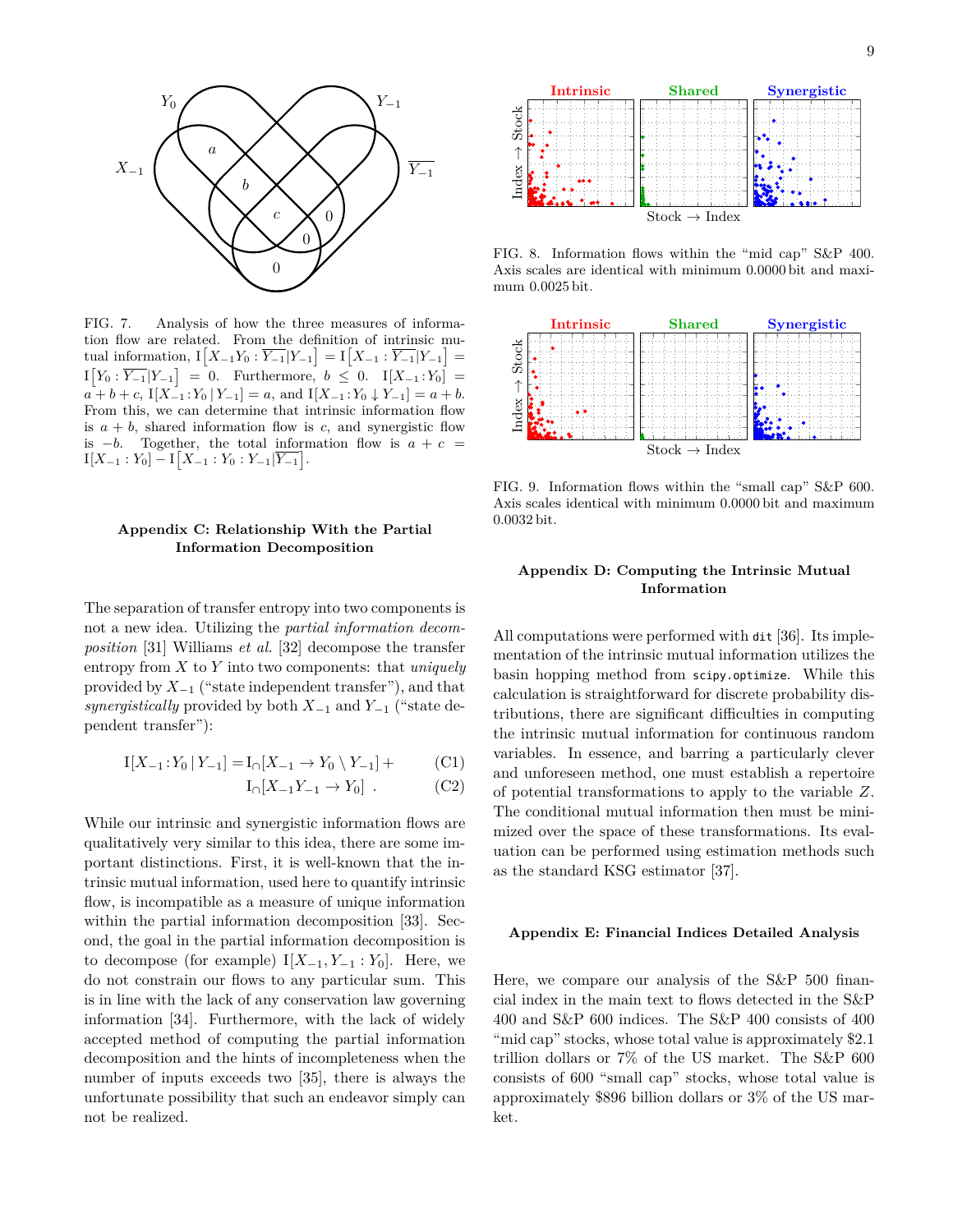

FIG. 10. Information flows in the S&P 500, 400, and 600 stock indices compared. Axis scales identical with minimum 0*.*0000 bit and maximum 0*.*0126 bit.

Again, the time series consist of the sign of the change in the daily closing price of each stock and the index between January 1st 2000 and December 31st 2008 for stocks whose symbol was in the index for the entirety of the date range. And, as for the S&P 500, we estimate

- [1] T. M. Cover and J. A. Thomas. *Elements of Information Theory*. Wiley-Interscience, New York, second edition, 2006. 1, 8
- [2] D. J. C. MacKay. *Information Theory, Inference and Learning Algorithms*. Cambridge University Press, Cambridge, United Kingdom, 2003. 1
- [3] W. Feller. *An Introduction to Probability Theory and its Applications*. Wiley, New York, third, revised edition, 1970. 1
- [4] R. S. Ingarden and K. Urbanik. Information without probability. *Colloq. Math.*, IX:131, 1962. 1
- [5] S. Kullback. *Information Theory and Statistics*. Dover, New York, 1968. 1
- [6] J. P. Crutchfield. Between order and chaos. *Nature Physics*, 8(January):17–24, 2012. 1
- [7] C. E. Shannon. The lattice theory of information. *Trans. IRE Prof. Group Info. Th.*, 1(1):105–107, 1953. 2
- [8] W. Ross Ashby. *An Introduction to Cybernetics*. John Wiley and Sons, New York, second edition, 1960.
- [9] R. Shaw. Strange attractors, chaotic behavior, and information flow. *Z. Naturforsh.*, 36a:80, 1981.
- [10] K. Kaneko. Lyapunov analysis and information flow in

each information flow measure utilizing a past of length 1.

*a. S&P 400*

The information flows within the S&P 400 are illustrated in Fig. 8. These mid cap stocks display very different dynamics than the large cap S&P 500. Neither the intrinsic nor the synergistic flows display any marked asymmetry in directionality. The shared information flow, however, demonstrates a strong asymmetry where the stock and index are both predictive of the stock. Overall, the amount of information flow is significantly smaller than in the S&P 500.

### *b. S&P 600*

The S&P 600 dynamics are again different from the large and mid cap stocks. The intrinsic flows are skewed in a similar manner as the S&P 500, though not as strongly. Shared information flow, however, is effectively nonexistent. Synergistic flows are largely symmetric, similar to the mid cap stocks.

The dynamics of all three indices are displayed on equal scales in Fig. 10.

coupled map lattices. *Physica*, 23D:436, 1986.

- [11] J. M. Horowitz and H. Sandberg. Second-law-like inequalities with information and their interpretations. *New J. Phys.*, 16:1–29, 2014. 2
- [12] R. G. James, N. Barnett, and J. P. Crutchfield. Information flows? A critique of transfer entropies. *Phys. Rev. Lett.*, 116(23):238701, 2016. 2
- [13] J. Hlinka and J. Kořenek. Causal network discovery by iterative conditioning: comparison of algorithms. *arXiv:1804.08173*, 2018. 2
- [14] X. S. Liang. The Liang-Kleeman information flow: Theory and applications. *Entropy*, 15(1):327–360, 2013. 2
- [15] H. Kantz and T. Schreiber. *Nonlinear time series analysis*, volume 7. Cambridge University Press, Cambridge, United Kingdom, 2004. 3
- [16] T. Schreiber. Measuring information transfer. *Phys. Rev. Lett.*, 85(2):461, 2000. 3, 7
- [17] T. M. Cover and J. A. Thomas. *Elements of Information Theory*. Wiley-Interscience, New York, first edition, 1991. 3
- [18] J. Sun and E. M. Bollt. Causation entropy identifies indirect influences, dominance of neighbors and anticipatory